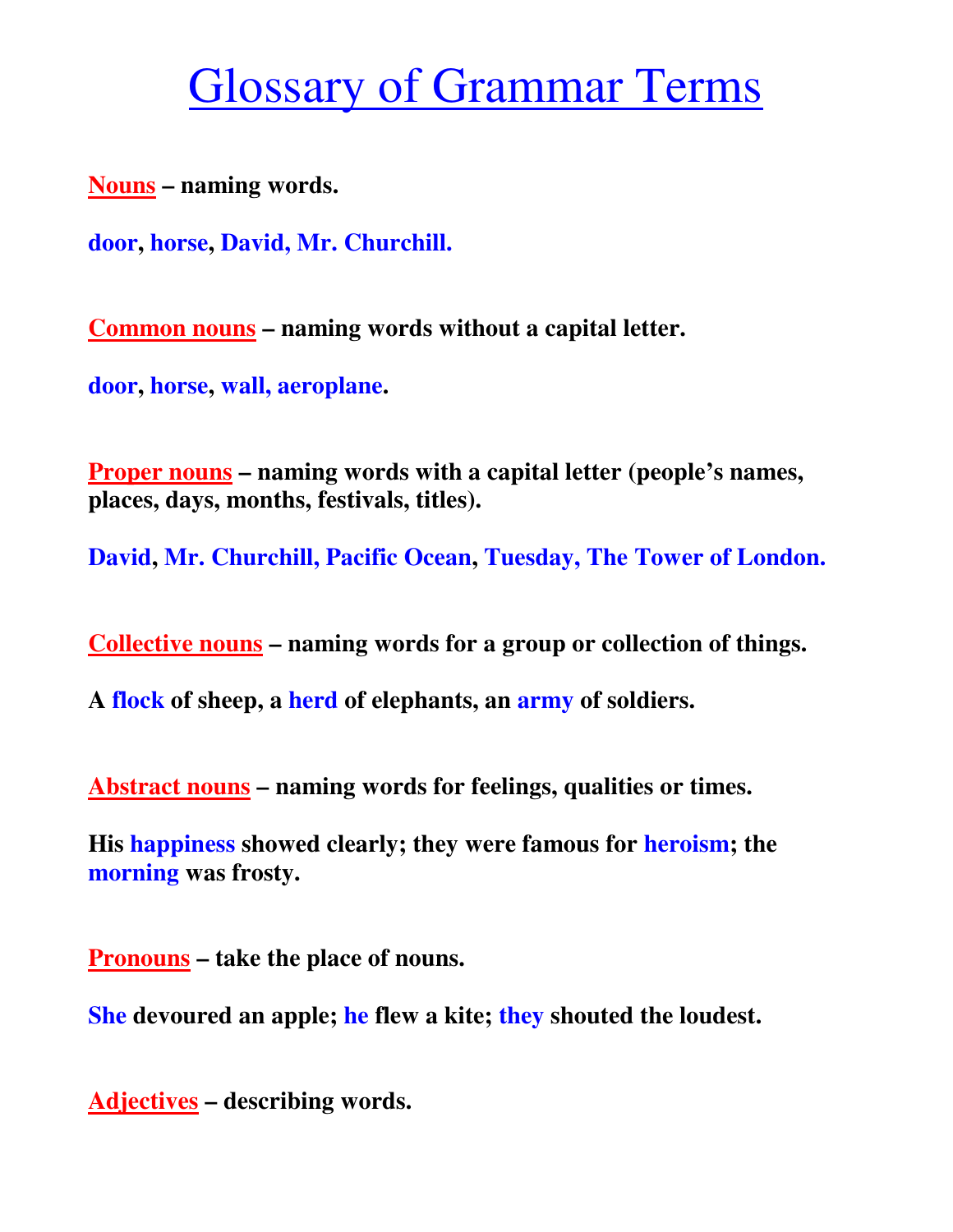**A colossal statue, a magnificent house.** 

**Comparative adjectives – adjectives that compare two nouns.** 

**Darker or heavier.** 

**Superlative adjectives – adjectives that compare three or more nouns.** 

**Darkest or heaviest.** 

**Adjective phrases – groups of words used to describe a noun.** 

**The angry, frightened old man got off the bus; the cat with the long tail is called Tom.** 

**Verbs – action or doing words which vary depending on tense.** 

**I walk, I am walking, I walked, I was walked, I have walked, I had walked, I shall walk.** 

**Verb Phrase – when a verb is more than one word.** 

**You have woken up everyone in the area. Mary saw the man through the window.**

**Adverbs – tell us how, when or why something happens or is done.** 

**He ran quickly, she arrived late.** 

**Adverb phrases – groups of words without a proper verb, used to describe how, when or where something happens or is done.**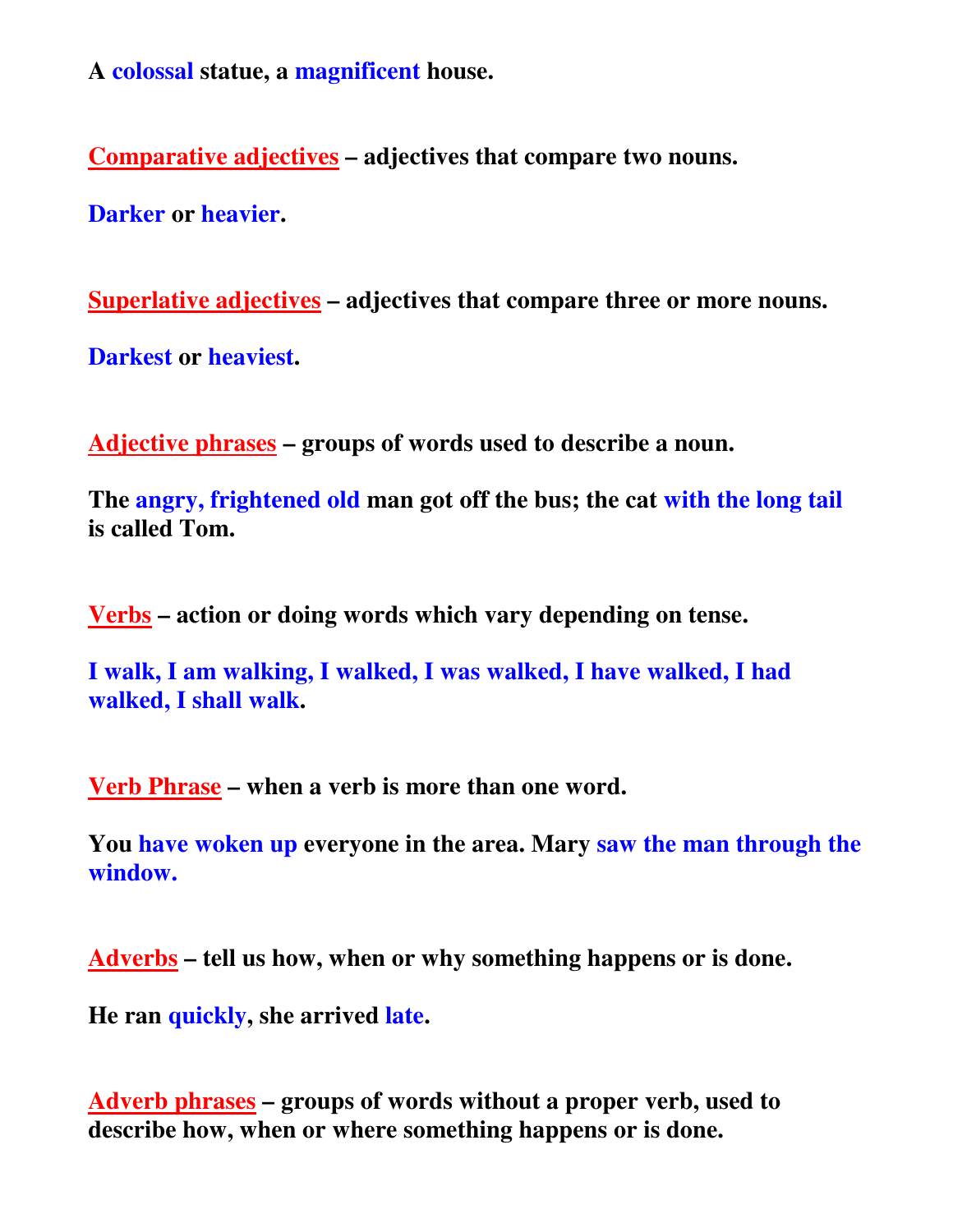**Before the sun set, we had pitched camp; the horse galloped like the wind.**

**Adverb clauses – contain a proper verb and describes how, when or where something happens or is done.** 

**The boy fell because the branch broke; I will go out after I have washed my hair.** 

**Conjunctions – words used to join clauses within a sentence.** 

**The girl kicked the ball powerfully and she scored a goal. Although we'd had plenty to eat, we were still hungry.** 

**Connectives – words or phrases that link clauses or sentences. They include conjunctions but also include other words such as: however, consequently.** 

**The girl kicked the ball powerfully and she scored a goal. Although we'd had plenty to eat, we were still hungry. I was angry. However, I didn't say anything. It was raining. Consequently, we all put our coats on.** 

**Prefixes – added to the front of words to change them.** 

**Unsuitable, disagree, triangle.** 

**Suffixes added to the end words to change them.** 

**Jumping, higher, management.**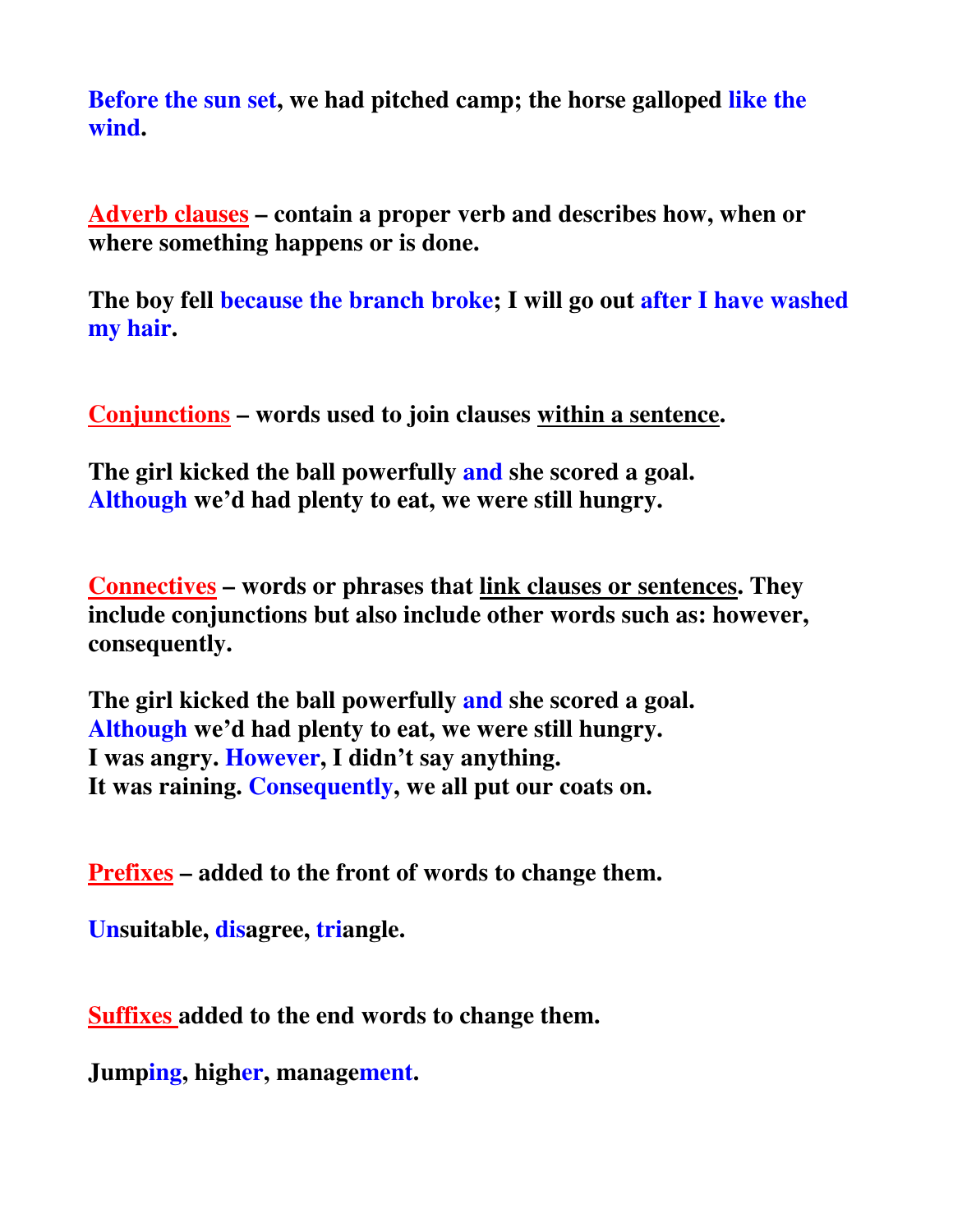**Prepositions – show how something is positioned in relation to something else or show the relationship of events in time.** 

**The coats were in the cloakroom; the shed was behind the hedge; it was so quiet after the hurricane; a path ran alongside the stream.** 

**Contractions – shortened forms of words where an apostrophe replaces missing letters.** 

**Mustn't (must not), we'll (we will), I'm (I am).** 

**Articles – a or an (indefinite articles) or the (definite article).** 

**Subject and Object – the subject is who or what the sentence is about, the object is who or what is having something done to it.** 

**The cat [subject] drinks the milk [object].** 

**Phrase – a group of words, a part of a sentence. Groups of words are only a clause if they have a subject and a verb.** 

**…scampered away.** 

**Clause – a group of words having a subject and a verb.** 

**The dog scampered away.** 

**Main clauses – (also known as independent clauses) must contain a proper verb and can be a sentence on its own or part of a longer sentence.** 

**The music was playing as I left the room.**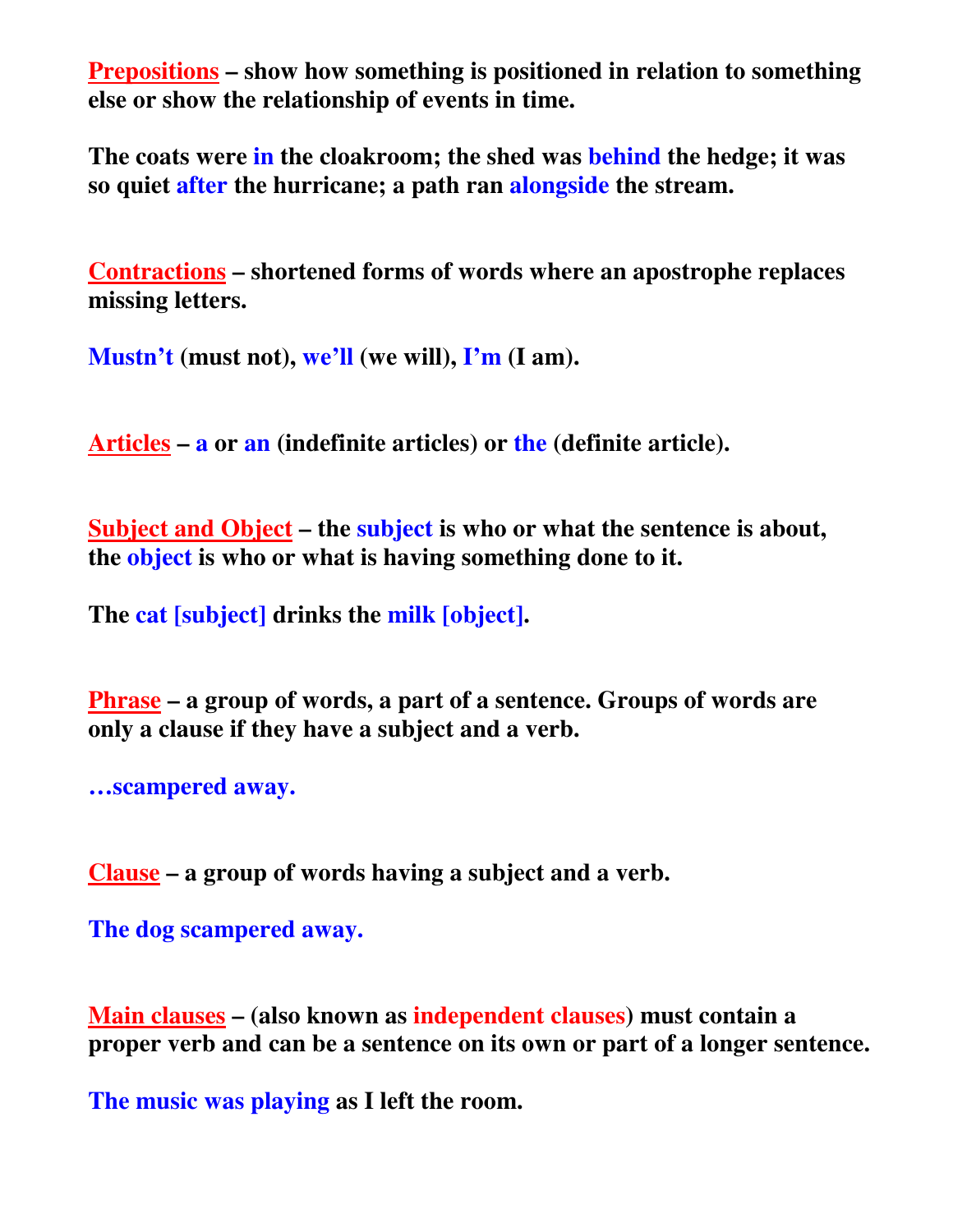**Subordinate clauses – (also known as dependent clauses) must be connected to a main clause in order to make a sentence.** 

**The music was playing as I left the room.** 

**Sentences – must begin with a capital letter, end with a full stop, question mark or exclamation mark and make sense (must have a subject and a verb).** 

**Complex Sentences – have two or more clauses that are not of the same importance. The main clause can make sense by itself but the other clauses cannot.** 

**The road was covered in snow which fell swiftly during the night.** 

**Compound Sentences – made up of two or more main clauses joined by 'and', 'but' or 'or'.** 

**The truck was stuck in the snow and the driver couldn't move it.**

**Active – when the subject of a sentence does the action, the verb is active.** 

**Dave weeded the garden. Tim did the shopping.** 

**Passive – when the subject of the sentence has the action done to it, the verb is passive.** 

**The garden was weeded by Dave. The shopping was done by Tim.**

**Infinitive – a verbal (can be noun, adjective or adverb) that begins with to.**